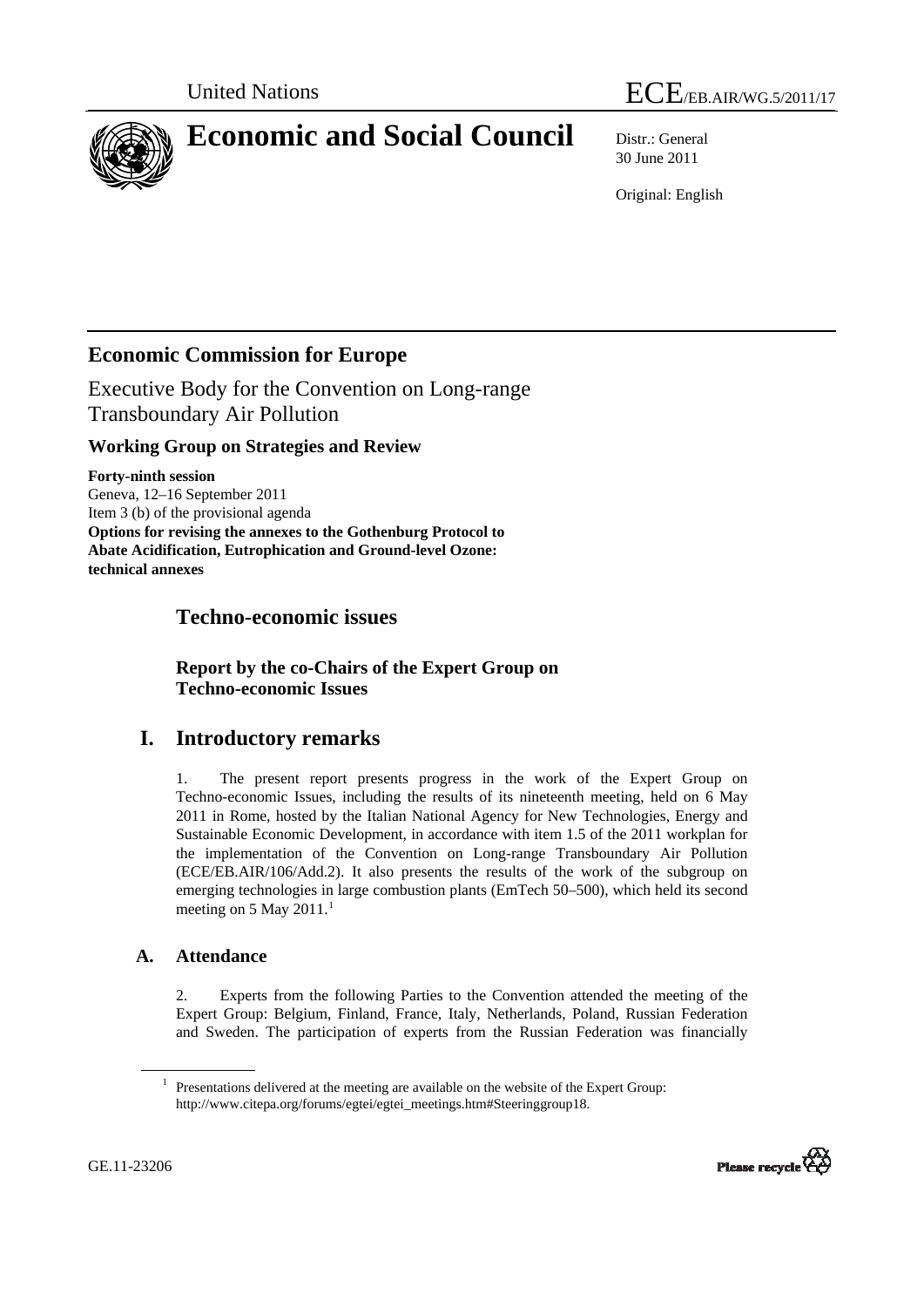supported by France. In addition, experts from the oil companies' European association for environment, health and safety in refining and distribution (CONCAWE), EURELECTRIC, the European Confederation of Iron and Steel Industries (EUROFER), the European Association of Internal Combustion Engine Manufacturers (EUROMOT), the Standing Committee of the European Glass Industries (CPIV), the Karlsruhe Institute of Technology/French-German Institute for Environmental Research (KIT-DFIU), the Interprofessional Technical Centre for Studies on Atmospheric Pollution (CITEPA) and the French Environment and Energy Management Agency (ADEME), as well as the co-Chair of the International Cooperative Programme on Effects of Air Pollution on Materials, including Historic and Cultural Monuments (ICP Materials; a subsidiary body of the Convention's Working Group on Effects), also attended the meeting. Simultaneous English-Russian interpretation was provided during the meeting to facilitate the active participation of the Russian-speaking experts.

#### **B. Organization of work**

- 3. Mr. T. Pignatelli (Italy) and Mr. J.-G. Bartaire (France) co-chaired the meeting.
- 4. The meeting was broadcasted "live" on the web, in streaming video.

## **II. Objectives and main discussion points of the meeting**

5. The Expert Group addressed the outcome of the discussions at the forty-eighth session of the Working Group on Strategies and Review, held in Geneva in April 2011, in relation to the ongoing revision of the Protocol to Abate Acidification, Eutrophication and Ground-level Ozone (Gothenburg Protocol), and analysed its implications for the activities of the Expert Group.

6. The Expert Group discussed the following main issues in accordance with item 1.5 of the 2011 workplan for implementation of the Convention:

 (a) The cooperation between the Expert Group and the Coordinating Group on the promotion of actions towards implementation of the Convention in Eastern Europe, the Caucasus and Central Asia (Coordinating Group for Eastern Europe, the Caucasus and Central Asia) led by the Russian Federation;

 (b) The work carried out by the Expert Group technical secretariat on costs associated with the options proposed in the revised annexes to the Gothenburg Protocol for submission to the Working Group on Strategies and Review; and

 (c) Further work to update the Expert Group's methodology on large combustion plants (LCPs).

7. The issue of black carbon was raised during the meeting. The Expert Group had already carried out relevant work on wood combustion in the domestic sector, and wood combustion was identified as one of the largest sources of black carbon emissions. The Expert Group recognized the importance of continuing the work on black carbon, to the extent possible, within the resources available and in cooperation with other technical bodies of the Convention working on this issue.

8. The Expert Group also discussed its workplan for 2012 and beyond.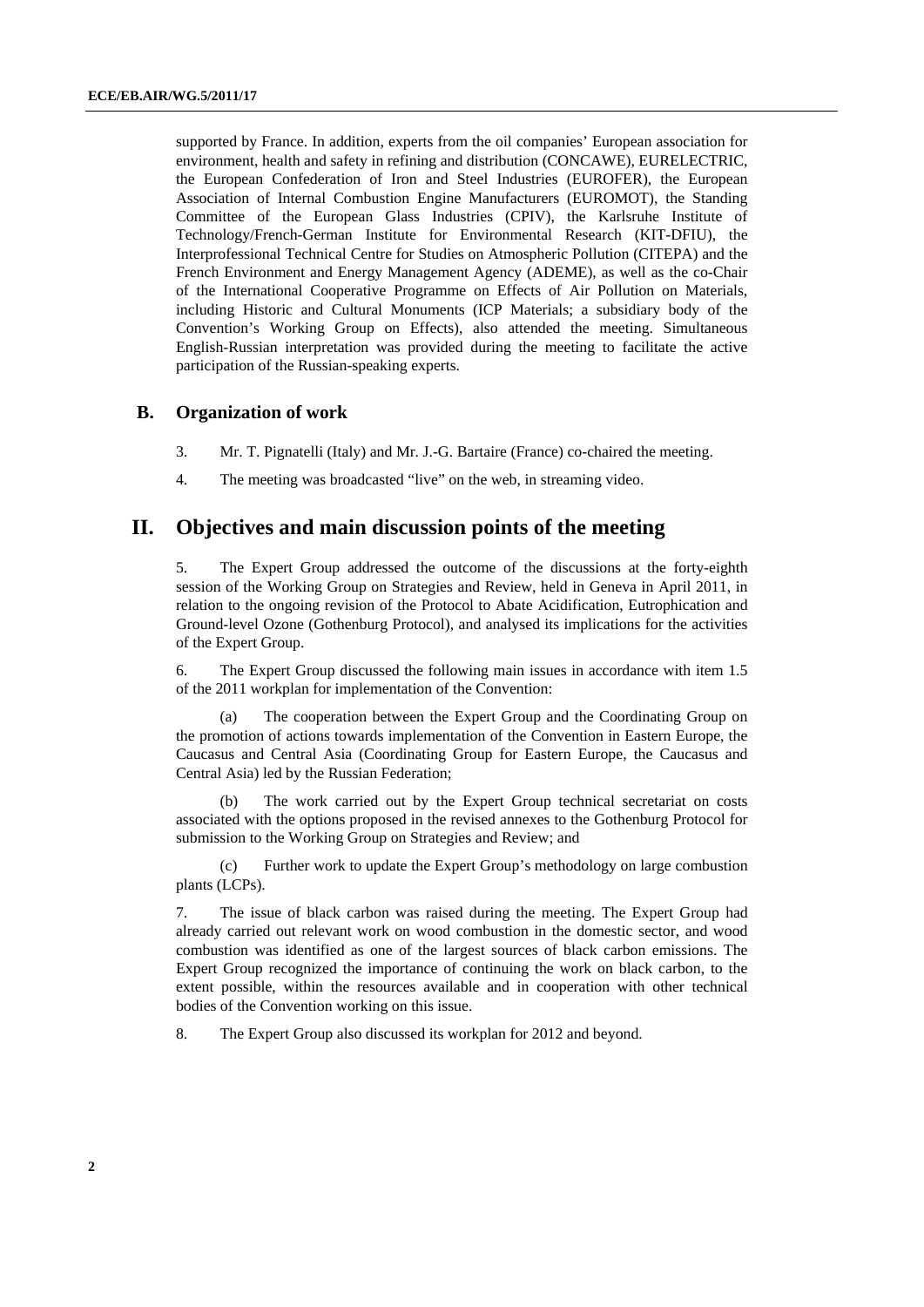# **III. Progress in the work of the Expert Group**

### **A. Cooperation with the Coordinating Group for Eastern Europe, the Caucasus and Central Asia (workplan item 1.5 (f))**

9. The co-Chairs informed the Expert Group that the work programme for technical cooperation with the Russian Federation had been consolidated. They had presented the activities of the Expert Group at a meeting in February 2011, at the Ministry of Natural Resources and Environment of the Russian Federation, focusing on the developed methodology for cost analysis in some industrial sectors. Senior officials from the Ministry for Natural Resources and Environment, representatives from the Ministry of Energy and experts from the various industrial sectors had attended the meeting.

<span id="page-2-0"></span>10. Following that meeting, the first step of the cooperation with the Expert Group was defined. A pilot project study, for the analysis of costs of implemented abatement technologies, on a selected power plant, was to be carried out through the methodology developed by CITEPA (providing the technical secretariat of the Expert Group). Further steps of the cooperation should include: a series of technical seminars with technical experts and officials; further development of assessment projects concerning costs of implementation of abatement technologies; extension of the cost assessment analysis to the implementation of the Gothenburg Protocol in the countries in Eastern Europe, the Caucasus and Central Asia; cost assessment guidelines or handbooks in the Russian language; and training seminars for regional experts on techno-economic issues/ methodologies.

11. The Expert Group co-Chairs had also participated in the first meeting of the Coordinating Group for Eastern Europe, Caucasus and Central Asia, held in March 2011. The Chair of the Coordinating Group presented the outcome of that meeting, with regard to the revision of the Gothenburg Protocol. He highlighted the needs of countries in the subregion for longer transition periods in existing installations, both with respect to the application of best available technologies (BAT) and compliance with emission limit values (ELVs), flexibility on the base year, and a transition period for reporting. A higher coherence with the  $EMEP/EEA<sup>2</sup>$  $EMEP/EEA<sup>2</sup>$  $EMEP/EEA<sup>2</sup>$  Air Pollutant Emission Inventory Guidebook (Russian version) was needed in the methodologies for emission reporting, in the Eastern Europe, Caucasus and Central Asia region.

### **B. Estimation of costs of reduction techniques associated with options proposed by the Expert Group in the draft revised annexes to the Gothenburg Protocol (workplan item 1.5 (b))**

12. A representative of CITEPA presented the cost data collected for LCPs, glass production, steel production, cement production, stationary engines and solvent use, covered by annexes IV, V, VII and VI of the Gothenburg Protocol. The Expert Group had provided the data collected for the first three activities and solvent uses as informal documents at the forty-eighth session of Working Group on Strategies and Review. For the other activities and the refinery sector, data would be presented at the forty-ninth session of the Working Group as additional information, since a final check on the data was still necessary. Work was being carried out in close cooperation with EUROMOT for stationary

<sup>&</sup>lt;sup>2</sup> The Cooperative Programme for Monitoring and Evaluation of the Long-range Transmission of Air Pollutants in Europe (EMEP) and the European Environment Agency (EEA).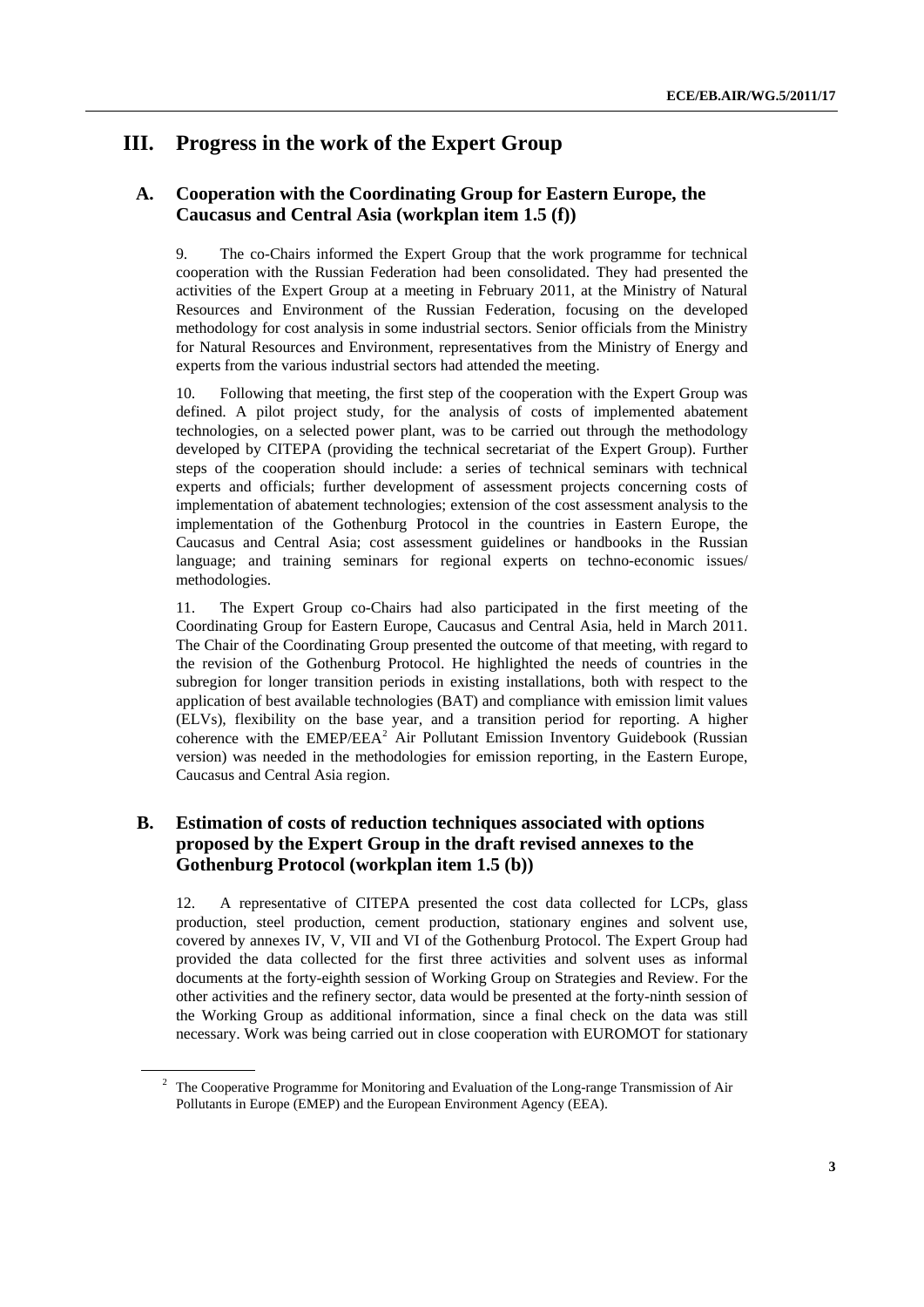engines, with CEMBUREAU for cement, with CPIV for glass, with EUROFER for iron and steel and with VGB and EURELECTRIC for LCPs. The new BREFs documents<sup>[3](#page-3-0)</sup> were being used.

13. A representative of CONCAWE presented an update of the cost analysis for the refinery sector. The scope of the work was confined to sulphur oxide  $(SO<sub>x</sub>)$  and nitrogen oxide (NOx) abatement measures for: combustion systems, Fluid Catalytic Cracking Units (FCCUs) and Claus Units. Costs were derived from the 2006 "refinery sulphur survey", based upon a survey sample equivalent to more than two thirds of European Union refinery throughput in 2006 and comprising detailed data from:

<span id="page-3-0"></span> (a) More than 400 combustion plant stacks, including quantity and sulphur content of fuels fired;

 (b) 33 FCCUs, including design and actual throughput of fresh feed, sulphur in fresh feed, sulphur emitted to the air; and

 (c) 56 Sulphur Recovery Units (SRUs), including design and actual throughput, quantity of sulphur recovered and quantity emitted to the air (hence, recovery efficiency).

14. Examples of costs were given for the SRUs, the FCCUs and the combustion plant stacks. The related presentation, with explanations, would be made available at the fortyninth session of the Working Group.

#### **C. Methodology for large combustion plants (workplan item 1.5 (d))**

15. The Italian co-Chair presented the results of the methodology developed by Italy to compare the ELVs, as proposed by the Expert Group in the draft technical annexes, with the official emission scenarios developed by the Centre for Integrated Assessment Modelling (CIAM) through the Greenhouse Gas and Air Pollution Interactions and Synergies (GAINS) model for the purposes of the revision of the Gothenburg Protocol. The analysis was limited to power plants and was also aimed at estimating the efforts needed in terms of emission reductions, technology upgrade and related costs — to achieve compliance with the ELVs. A semi-automatic Excel macro had been developed, after close consultations with CIAM, to carry out the task. For particulate matter (total suspended particulates) the methodology had worked quite well, and a combination of technologies had always been found to match the three ELV options, providing the expected estimations. However, for  $SO_x$  and  $NO_x$ , the comparison between the GAINS output and the ELVs in some cases had failed, which might have been due to the fact that: (a) the proposed ELV was much too ambitious; (b) the average emission factor in GAINS was too high to match the ELVs; and/or (c) the comparison was meaningless in those cases. Calculations were available for Italy, France, the United Kingdom of Great Britain and Northern Ireland, Spain and the Netherlands. Advice from national experts was further expected. An expert noted that the results of the study had arrived too late with respect to the status of the discussion among the European Union member States. However, it could still be useful to provide further elements of evaluation for the countries in Eastern Europe, the Caucasus and Central Asia.

16. A representative of CITEPA presented the methodology for the assessment of costs for LCPs and refinery plants and the potential areas for improvement, which were linked to

<sup>&</sup>lt;sup>3</sup> Reference documents on BAT produced by the European Integrated Pollution Prevention and Control (IPPC) Bureau.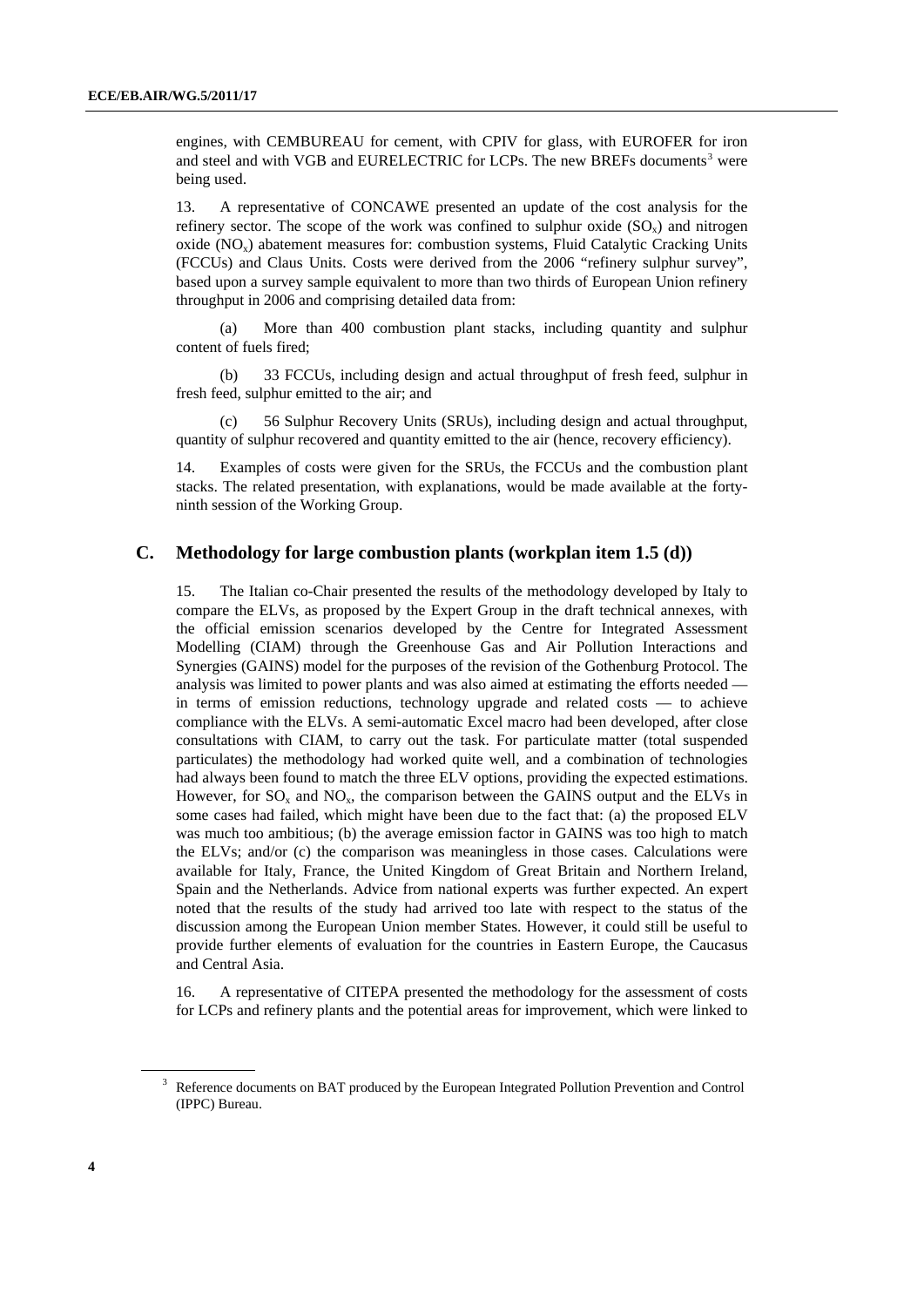the reference installations, unabated emission factors, the reduction techniques considered, lifetimes, cost functions and operating costs. The following work was planned:

 (a) Development of cost functions on the basis of collected information for installation larger than 500 MWth;

- (b) Extension to 50 to 500 MWth range installations;
- (c) Updating of operating costs if necessary; and

 (d) A first meeting in the beginning of October 2011, to discuss the preliminary results and define the following steps.

May 2012 was indicated as the deadline for the updating work. The participants were invited to solicit their administrations and/or associations to nominate ad hoc experts for this task before June 2011.

### **D. Improving the representation of large combustion plants and the steel industry sector in the GAINS model (workplan item 1.5 (c))**

17. The French co-Chair of the Expert Group presented the state of progress of the work aimed at improving the representation of power plants in the GAINS model. Following initial discussion between the Expert Group and CIAM, in June 2010 an assessment had been made on plants, fuels and cost parameterizations and emission factors. Some national case studies were still in progress (e.g., France, Germany, United Kingdom and Italy) in the framework of EURELECTRIC activities. The results of the surveys and next steps would be discussed with CIAM experts in June 2011. It was expected that the situation could differ from country to country. The huge time and human resources requested from CIAM for the activities on the revision of the Gothenburg Protocol had influenced the time schedule of that work. However, the time frame of the joint activity with CIAM was independent from the time frame for the Gothenburg Protocol revision, being the quality assessment and improvement of data, an institutional task for the Expert Group.

18. A representative of EUROFER presented the progress made in efforts to achieve better representation of the iron and steel production sector in the GAINS model. EUROFER had succeeded in collecting some new data. Currently, the work focused on emissions and reduction techniques. A structure similar to the one adopted in the BREF document was envisaged. The BREF document would be the basis for the assessment of reduction techniques.

#### **E. Work on emerging technologies in large combustion plants lower than 500 MWth (workplan item 1.5 (g))**

19. A subgroup had been formed within the Expert Group to collect and validate information and data for emerging technologies relevant for LCPs lower than 500 MWth. The Chair of the subgroup (EmTech 50–500) said it would continue the work on emerging technologies for LCPs larger than 500 MWth completed by a previous subgroup in 2008 (LCP 2030 subgroup). The current work covered combustion plants from 50 MWth to 500 MWth, with a time horizon of 2030. Those were not strictly fixed boundaries, since upscaling from smaller plants and downscaling from larger plants could be relevant. It had been agreed not to take into consideration peak load plants. All kinds of combustion plants would be covered, with the exception of plants not causing significant air emissions (e.g., fuel cells). Natural gas, hard coal and biomass were considered as priority fuels in the data collection. The work focused on the following air pollutants: dust,  $NO<sub>x</sub>$  and  $SO<sub>2</sub>$ . The definition of "emerging technology" was the same as in the work carried out by the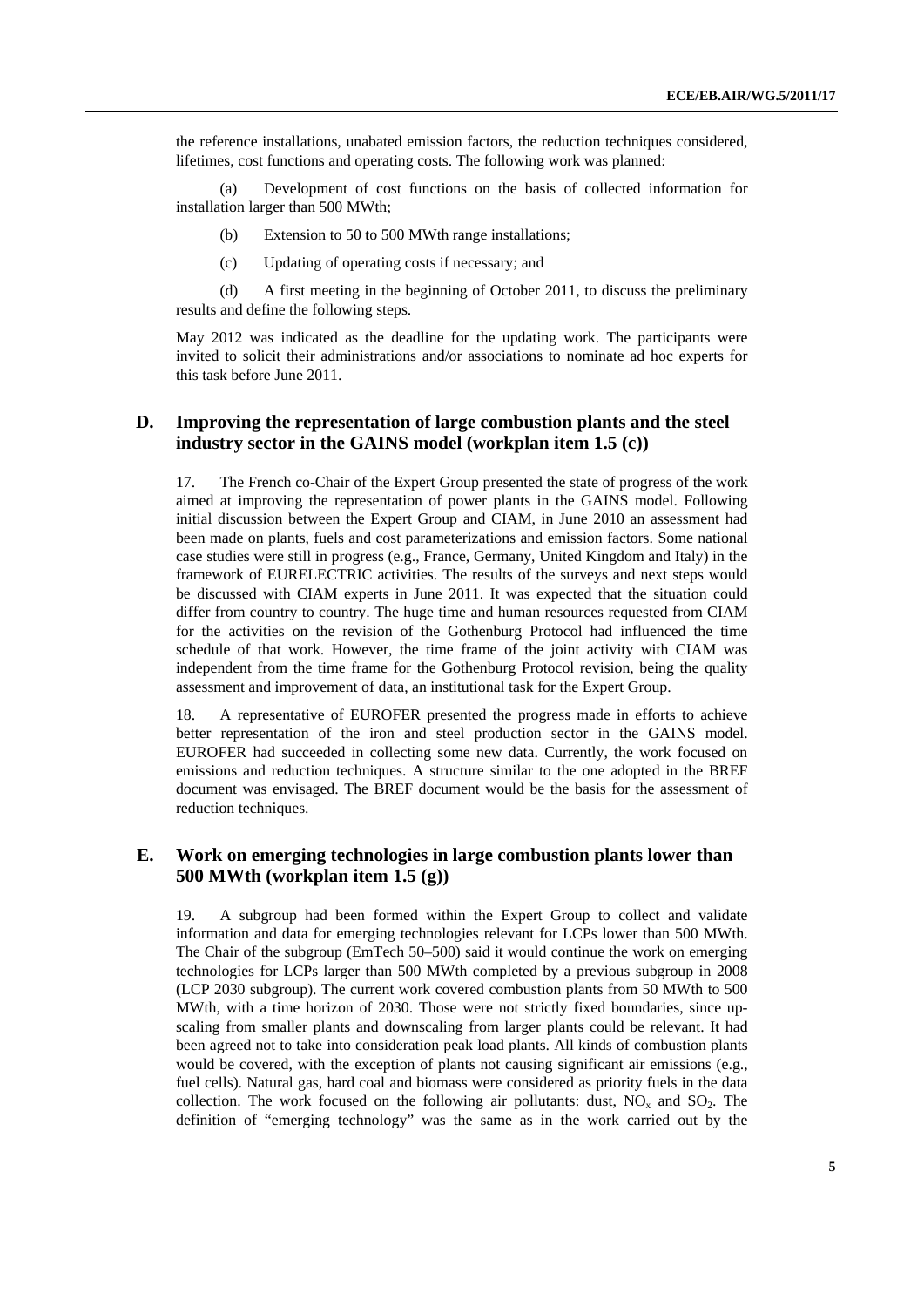previous subgroup on larger capacity plants. Five kinds of emerging technologies would be considered: improvement of existing abatement techniques; improvement of existing technologies; abatement techniques/technologies applied in other domains (emerging application); new (emerging in the narrow sense) abatement techniques; and new abatement technologies.

20 The expected outcomes of that work were the identification of general trends with relevance for air emissions; identification of candidate emerging techniques/technologies and applications; and data on environmental performance, costs and penetration rates. The results of the work would be made available as a technical basis for updating, in the future, the calculation parameters in the GAINS model used by CIAM in the integrated assessment modelling analysis, as well as for the upcoming revision of the LCP BREF.

<span id="page-5-0"></span>21. A literature review was being carried out by KIT-DFIU (Germany). A kick-off meeting had been held on 2 February 2011 in Paris and a second meeting had been held on 5 May 2011 in Rome,<sup>[4](#page-5-0)</sup> back to back with the Expert Group meeting.

22. Among the technologies presented and discussed at the two meetings were the following:

 (a) Lignite pre-drying: a powerful technique to increase thermal efficiency and therefore overall plant efficiency. Research results and demonstration plant results in Niederaussem, Germany, tended to show that the penetration rate for that technique might increase from2015 onwards ;

 (b) A significant trend towards solid fuel gasification, especially biomass gasification, was developing in Europe to ensure a more efficient use of biogenic solid fuels and biogenic wastes for the production of electricity and heat. An overview of pilot plants, some of them being close to 50 MWth, and gasification methods had been presented;

 (c) Upgrading of biogas for injection in the natural gas grid had been discussed as a driver for clean technologies.

23. Furthermore, representatives of industry presented the following:

 (a) Recent technological developments regarding turbines and integrated gasification combined cycles (IGCC), allowing for the use of dry-low  $NO<sub>x</sub>$  systems, gas turbine combined cycles (GTCC) and a large range of fuels; and

 (b) Current research programmes on flameless combustion. Such technology had already been implemented in some industrial furnaces, but faced particular challenges with respect to boilers. It was therefore considered promising in terms of industrial implementation before 2030, although it was still at an early stage of research. Up-scaling was considered possible by having several installations in parallel.

24. A third meeting was scheduled for the 22 June 2011 in Paris to provide and discuss additional available information. A fourth meeting to discuss and review the collected data would be held in the first half of October 2011, tentatively in Paris. A draft report would be issued following that meeting. The draft report would be presented and discussed at a final meeting on 21 November 2011 in Warsaw. A final report was expected by the beginning of 2012.

<sup>4</sup> All presentations made at the meetings are available at: [http://www.citepa.org/forums/egtei/egtei\\_LCP50-500MW.htm.](http://www.citepa.org/forums/egtei/egtei_LCP50-500MW.htm)